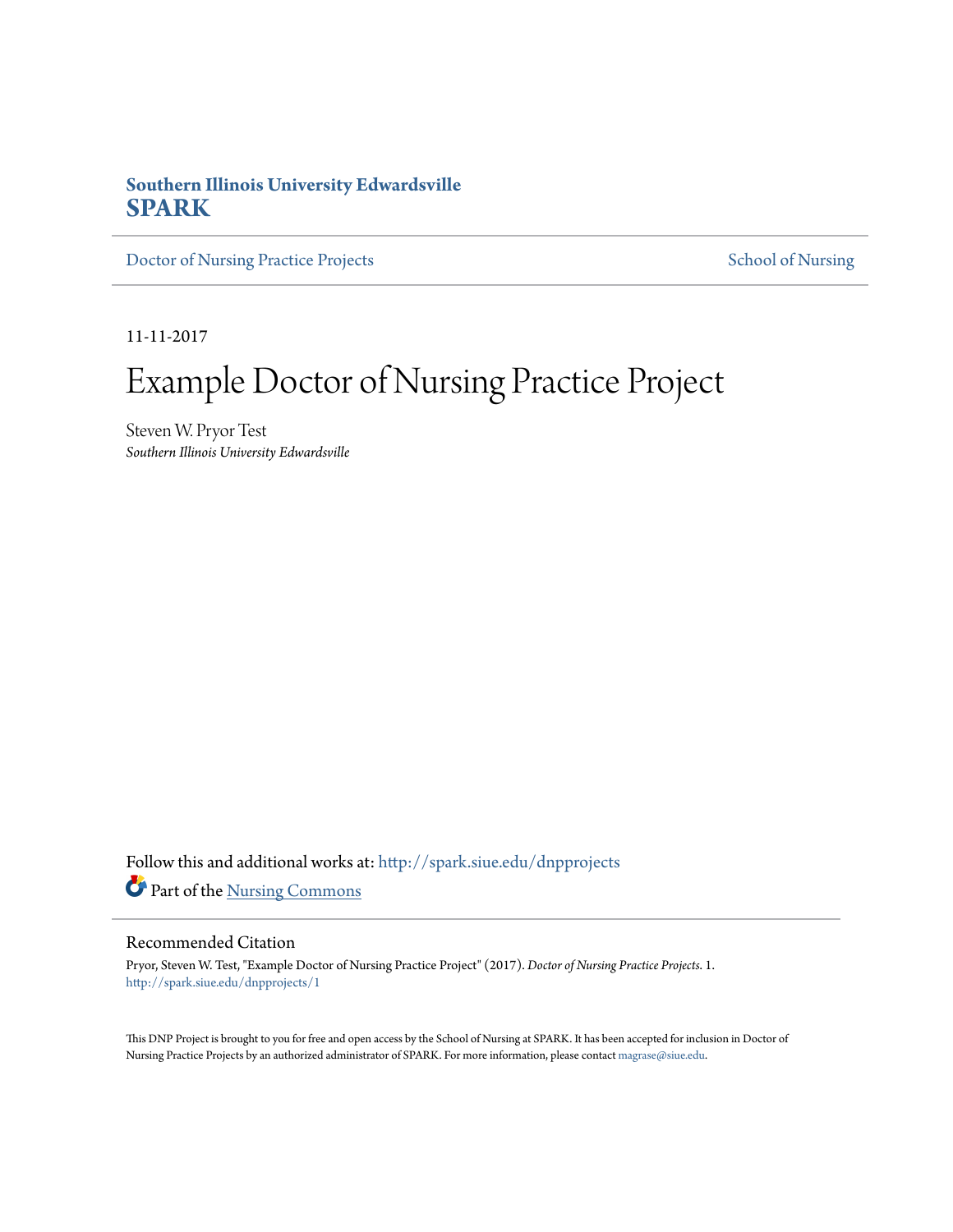### EXECUTIVE SUMMARY *PLACEHOLDER*

#### SOUTHERN ILLINOIS UNIVERSITY EDWARDSVILLE

This document is to be uploaded to SPARK as the initial "Full Text" document to your submission for your Doctor of Nursing Practice Project.

This file will be a placeholder, to be *replaced* with your Project Executive Summary completed in NURS 697e (see INSTRUCTIONS below).

"Additional files" uploaded as supplements to this submission comprise the rest of the files in your Final Project. These files will be:

| <b>Course Number</b> | <b>Overview</b>                              | <b>Supplemental File Description(s)</b>     |  |  |
|----------------------|----------------------------------------------|---------------------------------------------|--|--|
| NURS 697a            | Problem Statement/ Literature Review         | Background/Introduction<br>1.               |  |  |
| Or                   | (Team members established) (Background       | <b>Problem Statement</b><br>2.              |  |  |
| <b>NURS 695P</b>     | development)                                 | 3.<br><b>Clinical Relevance</b>             |  |  |
| (phase a)            | (Project practicum hrs. logged)              | <b>Literature Review</b><br>4.              |  |  |
|                      |                                              | 5.<br>Conceptual Framework                  |  |  |
| <b>NURS 697b</b>     | Proposal/IRB Development                     | Project Methods<br>6.                       |  |  |
| Or                   | (Complete CITI training)                     | <b>Evaluation Process/Instruments</b><br>7. |  |  |
| NURS 695P            | (DNP Final Project Team form signed as       |                                             |  |  |
| (phase b)            | indication of successful proposal)           |                                             |  |  |
|                      | (Project hrs. logged)                        |                                             |  |  |
| <b>NURS 697c</b>     | Project Implementation                       | None                                        |  |  |
| Or                   |                                              |                                             |  |  |
| <b>NURS 695P</b>     | (Project hrs. logged)                        |                                             |  |  |
| (phase c)            |                                              |                                             |  |  |
| <b>NURS 697d</b>     | <b>Evaluation/Outcomes</b>                   | None                                        |  |  |
| Оr                   |                                              |                                             |  |  |
| <b>NURS 695P</b>     | (Project hrs. logged)                        |                                             |  |  |
| (phase d)            |                                              |                                             |  |  |
| <b>NURS 697e</b>     | <b>Dissemination</b>                         | 8.<br>Project Executive                     |  |  |
| Or                   | (Presentation and Project Executive Summary) | Summary ("Full Text")                       |  |  |
| <b>NURS 695P</b>     | (Project hrs. logged)                        | Final Reference List<br>9.                  |  |  |
| (phase e)            |                                              | 10. Keywords (6)                            |  |  |

Table 1. Course numbers/names and the Supplemental File Descriptions that will be completed for each course.

Please consult the course materials for more information about the content and format of these individual files.

## INSTRUCTIONS

- 1. **Beginning in NURS 697a and NURS 695P (phase a)**: Create a SPARK submission for your Project by going to spark.siue.edu, and click "Submit Research" under "Author Corner" in the left menu, and click the link for "Doctor of Nursing Practice Projects." Direct Link: [http://spark.siue.edu/cgi/ir\\_submit.cgi?context=dnpprojects](http://spark.siue.edu/cgi/ir_submit.cgi?context=dnpprojects)
- 2. Read and accept the Terms, granting permission to publish your work in SPARK.
- 3. Enter "metadata" for the project, such as Title, expected Date of Award (graduation), names of advisors, abstract/description, and other comments. At the end of the form under "Upload Full Text," click the button for "Upload a file from your computer," click "Browse" and attach a copy of *this file*. Then, check the box for "Please check if you'd like to add additional files" and click Submit.